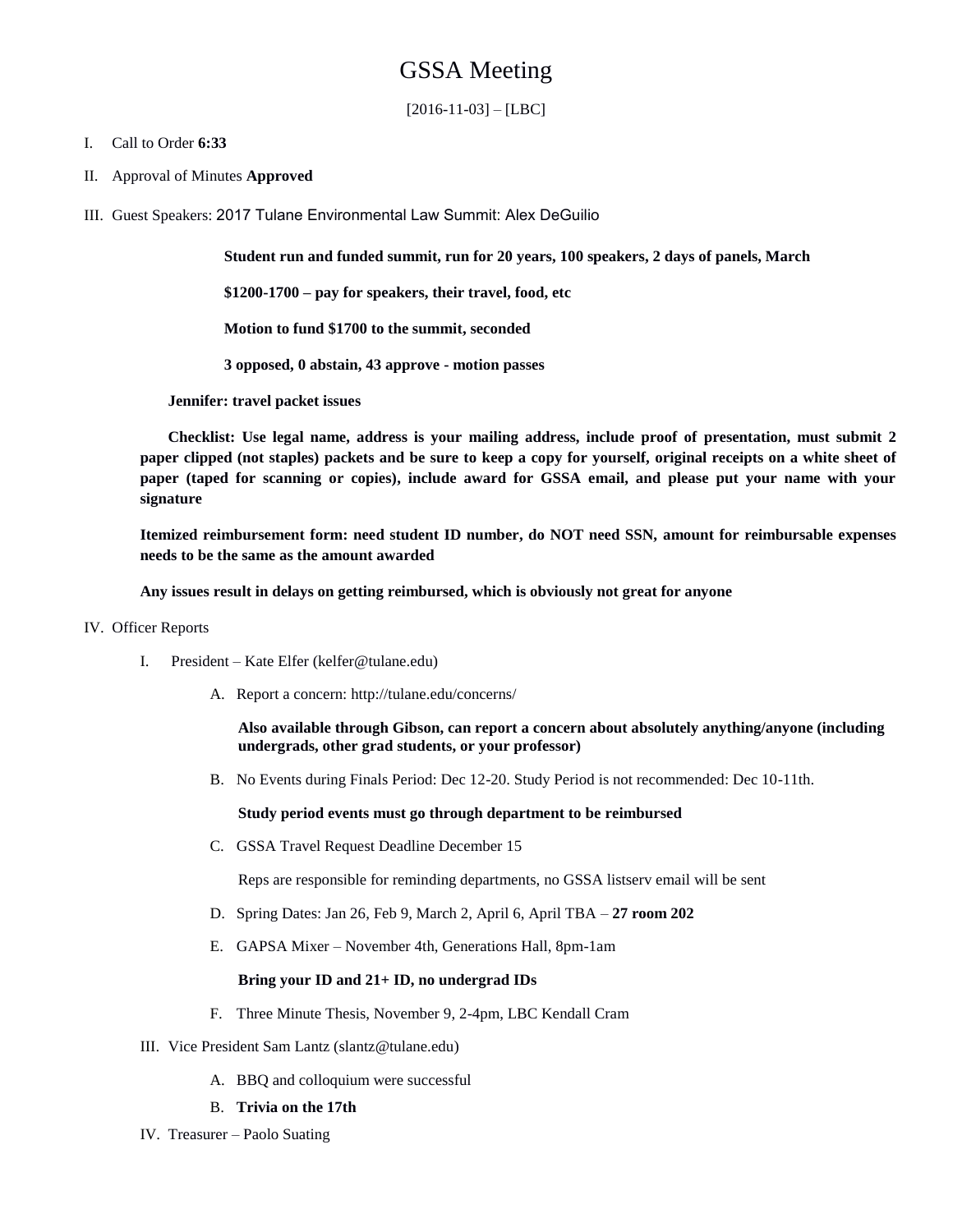A. Recap on voting process

**Oppose then abstain then agree**

**Abstain means withdrawing self from voting pool (if 20 of 46 people abstain, then 14 is required for majority)** 

**Quorum = ½ + 1 number of voting members present, abstaining doesn't affect quorum 43 voting reps, full majority is 43 plus exec Agree = pass motion, oppose = don't pass motion**

- 
- B. **Please include your name on packets so we know who the rep signing it**

**You have to sign your own name, please be sure to catch any issues**

C. Event Requests

| <b>Department</b> | <b>Event Title</b>          | <b>Date</b>   | <b>Amount</b><br><b>Requested</b> |
|-------------------|-----------------------------|---------------|-----------------------------------|
| <b>CHEM</b>       | <b>Departmental Meeting</b> | 07/12/2016    | \$80.00                           |
| <b>CELL</b>       | 2nd Semester Meeting        | 17/11/2016    | \$180.00                          |
| <b>EENS</b>       | <b>ESGA Monthly Meeting</b> | 09/11/2016    | \$175.00                          |
| <b>EENS</b>       | <b>ESGA Monthly Meeting</b> | 30/11/2016    | \$175.00                          |
| <b>LAST</b>       | <b>Monthly Meeting</b>      | 04/11/2016    | \$150.00                          |
| <b>LAST</b>       | <b>Monthly Meeting</b>      | 02/12/2016    | \$150.00                          |
| <b>NSIP</b>       | <b>DUNK</b> Meeting         | 18/11/2016    | \$60.00                           |
| <b>NSIP</b>       | <b>DUNK</b> Meeting         | 09/12/2016    | \$60.00                           |
| <b>EEBI</b>       | <b>Holiday Party</b>        | 09/12/2016    | \$250.00                          |
| PHIL              | <b>Working Paper Group</b>  | 05/12/2016    | \$125.00                          |
| <b>CHEB</b>       | <b>Holiday Party</b>        | 03/12/2016    | \$668.00                          |
|                   |                             | <b>Total:</b> | 2073.00                           |

**Motion to vote on all events under \$250 as a slate 0 opposed/abstain, 46 approve motion passes**

## **Motion to fund the slate: 0 opposed/abstain, motion passes – events funded**

## CHEB Line Listing

| пое<br>ан | --<br>$\sim$ |
|-----------|--------------|
|           |              |

| Item                                                        | Per Person | Total | $Total + Taxes$ and gratuity |
|-------------------------------------------------------------|------------|-------|------------------------------|
| Alcohol Bar + Games (Pool, Ping-Pong, Darts, Shuffle Board) | 12         | 300   | 390                          |
|                                                             |            |       |                              |
| Food (catering from Whole Foods)                            |            |       |                              |
| Salad                                                       |            | 30    |                              |
| Mini Pinwheels                                              |            | 30    |                              |
| <b>Pulled Pork</b>                                          |            | 50    |                              |
| <b>Eggplant Parmesan</b>                                    |            | 50    |                              |
| <b>Buffalo Wings</b>                                        |            | 45    |                              |
| Cookies                                                     |            | 16    |                              |
| Non-alcoholic drinks                                        |            | 10    |                              |